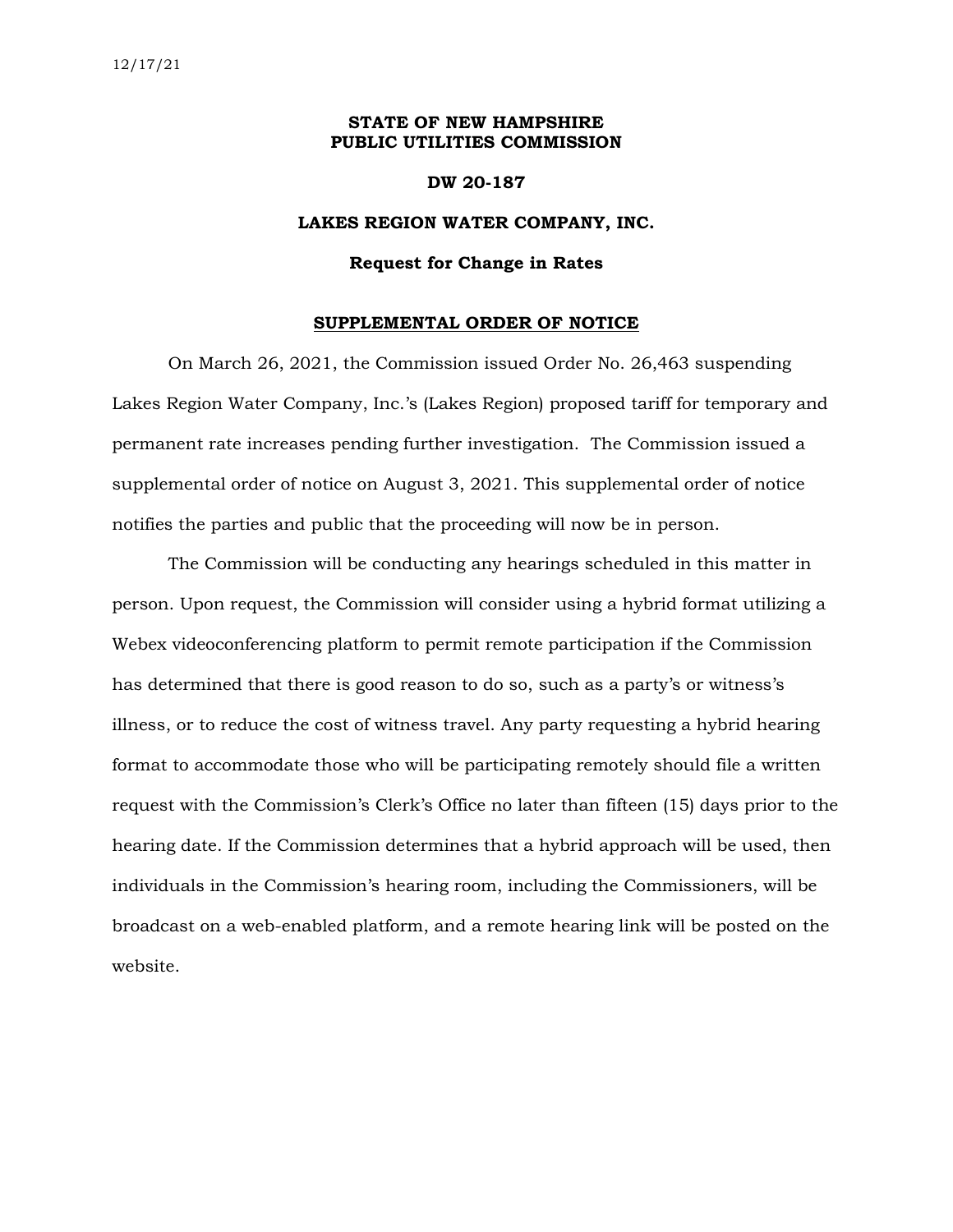## **Based upon the foregoing, it is hereby**

**ORDERED**, that the Commission will hold a hearing in this matter at its offices located at 21 S. Fruit St., Suite 10, Concord, New Hampshire, on May 4 and May 5, 2022, at 9:00 a.m.; and it is

**FURTHER ORDERED**, that pursuant to N.H. Admin. R., Puc 203.12, Lakes Region shall notify all persons desiring to be heard at the May 4-5, 2022 hearing by publishing a copy of this supplemental order of notice on its website no later than two business days after the date of issue, such publication to be documented by affidavit filed with the Commission on or before December 29, 2021. In addition, the Clerk shall publish this order of notice on the Commission's website no later than two business days after the date of issue.

So ordered, this seventeenth day of December, 2021.

JUVIEU C Garier

Daniel C. Goldne Presiding Officer Chairman

Individuals needing assistance or auxiliary communication aids due to sensory impairment or other disability should contact the Americans with Disabilities Act Coordinator, NHPUC, 21 S. Fruit St., Concord, New Hampshire 03301-2429; 603-271-2431; TDD Access: Relay N.H. 1-800-735-2964. Notification of the need for assistance should be made one week prior to the scheduled event.